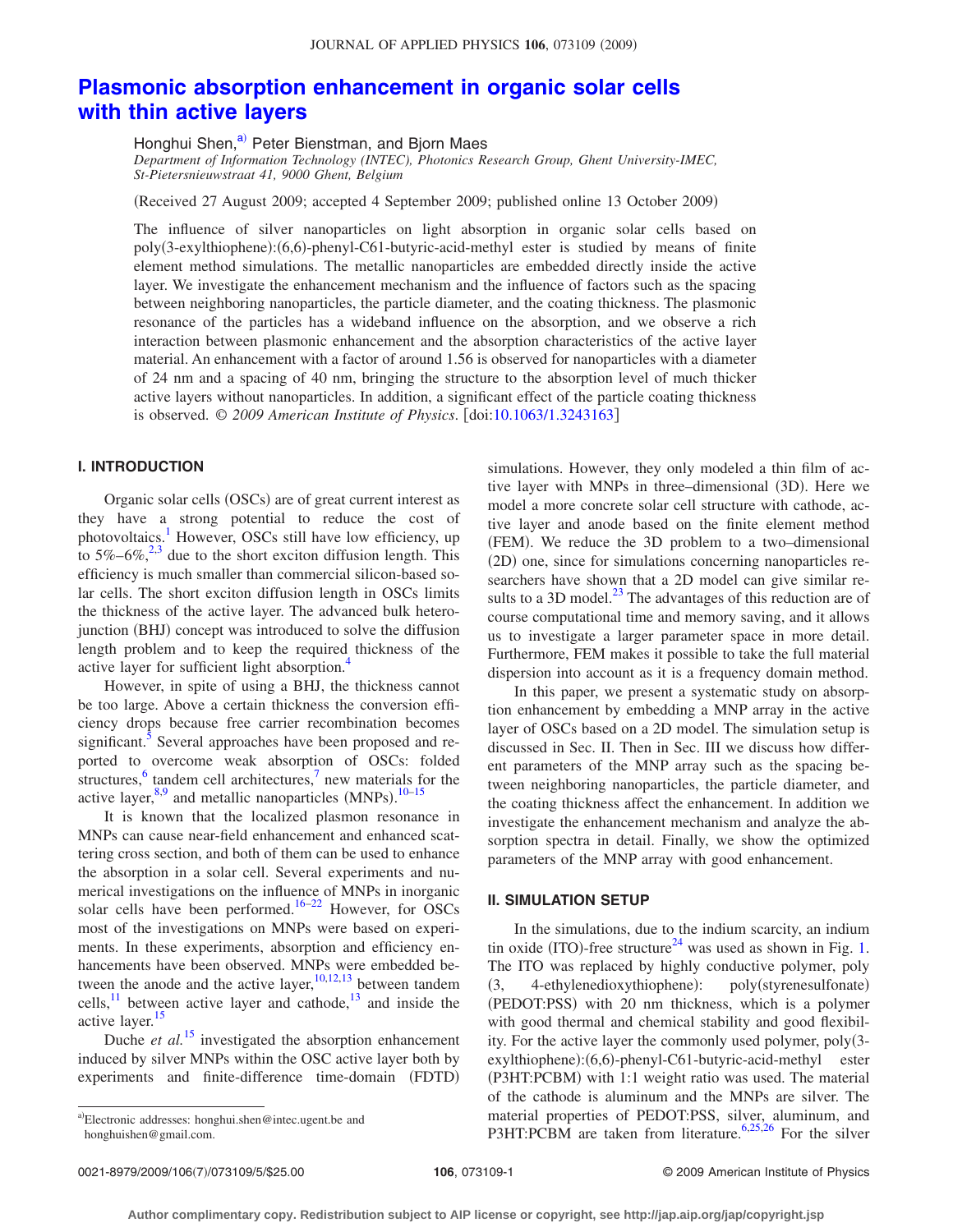<span id="page-1-0"></span>

FIG. 1. (Color online) Schematic figure of the model of the solar cell with MNPs. In simulations only the dotted domain is used.

MNPs the influence of the free path effect<sup>11[,27](#page-4-20)</sup> on the dielectric constant is taken into account. Figure [2](#page-1-1) shows the refractive indices of the anode and the active material. For the active material the absorption is mainly between 300 and 650 nm.

Here we use a 2D model, so the MNPs are a periodic array of cylindrical nanowires, which are embedded in the middle of the active layer in all simulations. Computations were performed using the commercial fully vectorial COM-SOL software package. Light with electric field normal to the nanowires is normally incident from the air into the solar cell (see Fig. [1](#page-1-0)), passing the PEDOT:PSS, the active layer, and then reaching the cathode. Some light is absorbed in the anode, the active layer, and the cathode, and the rest of it is reflected away from the solar cell.

Due to the periodicity and symmetry of the structure, in order to save computer memory and computational time, only part of the solar cell containing half of the MNPs and half of the space between the MNPs is used, as shown by the

<span id="page-1-1"></span>

FIG. 2. Real part (a) and imaginary part (b) of refractive indices of PEDOT and P3HT:PCBM (1:1).

<span id="page-1-2"></span>

FIG. 3. (Color online) Thickness dependence of absorption in the active layer. The inset shows the absorption spectra for active layers with varying thicknesses.

dotted domain in Fig. [1.](#page-1-0) In simulations a mesh size of around 0.1 nm in the vicinity of the MNPs is employed. Computations have been performed using monochromatic excitations over the wavelength interval 300–800 nm.

#### **III. RESULTS**

### **A. Active layer thickness**

We first study solar cells without MNPs and investigate the influence of the active layer thickness on the absorption. The absorption spectrum in the active layer can be obtained directly with COMSOL. The whole absorption over 300–800 nm is then calculated by integrating the absorption spectrum weighted by the AM 1.5G solar spectrum. Figure [3](#page-1-2) shows the absorption as a function of the active layer thickness. It can be seen that the absorption oscillates in function of thickness due to interference effects for active layers thicker than 40 nm. For thin active layers interference effects are negligible. Maxima are observed at 61 nm  $(50\%)$ , 196 nm  $(59\%)$ , and 346 nm  $(60\%)$ . From the inset of Fig. [3,](#page-1-2) it is clear that, over 300–650 nm, solar cells with 196 nm active layer can absorb most of the incident light.

Clearly, thick active layers can absorb most of the incident light. However, as the thickness increases, carrier recombination will become significant, which reduces the internal quantum efficiency. Thin active layers have the advantages of material savings and a high carrier collection efficiency, but at the cost of low light harvesting. However, for solar cells with thin active layers, the light harvesting can be increased by introducing MNPs into the active layer. In this way OSCs could combine the advantages of thin and thick active layers, namely, high carrier collection efficiency and strong light harvesting, resulting in efficient cells.

In what follows, we investigate the influence of MNPs on absorption enhancement for a thin active layer with a thickness of 33 nm. The absorption for this thickness is 30%, and the absorption spectrum is shown in the inset of Fig. [3.](#page-1-2)

#### **B. Particle spacing**

In order to reveal the mechanism of absorption enhancement for a representative case, the diameter of the MNPs is fixed at 10 nm. The diameter influence is discussed in Sec. III D. Figure [4](#page-2-0) shows the absorption enhancement (ratio of absorption with MNPs to that without MNPs) in the active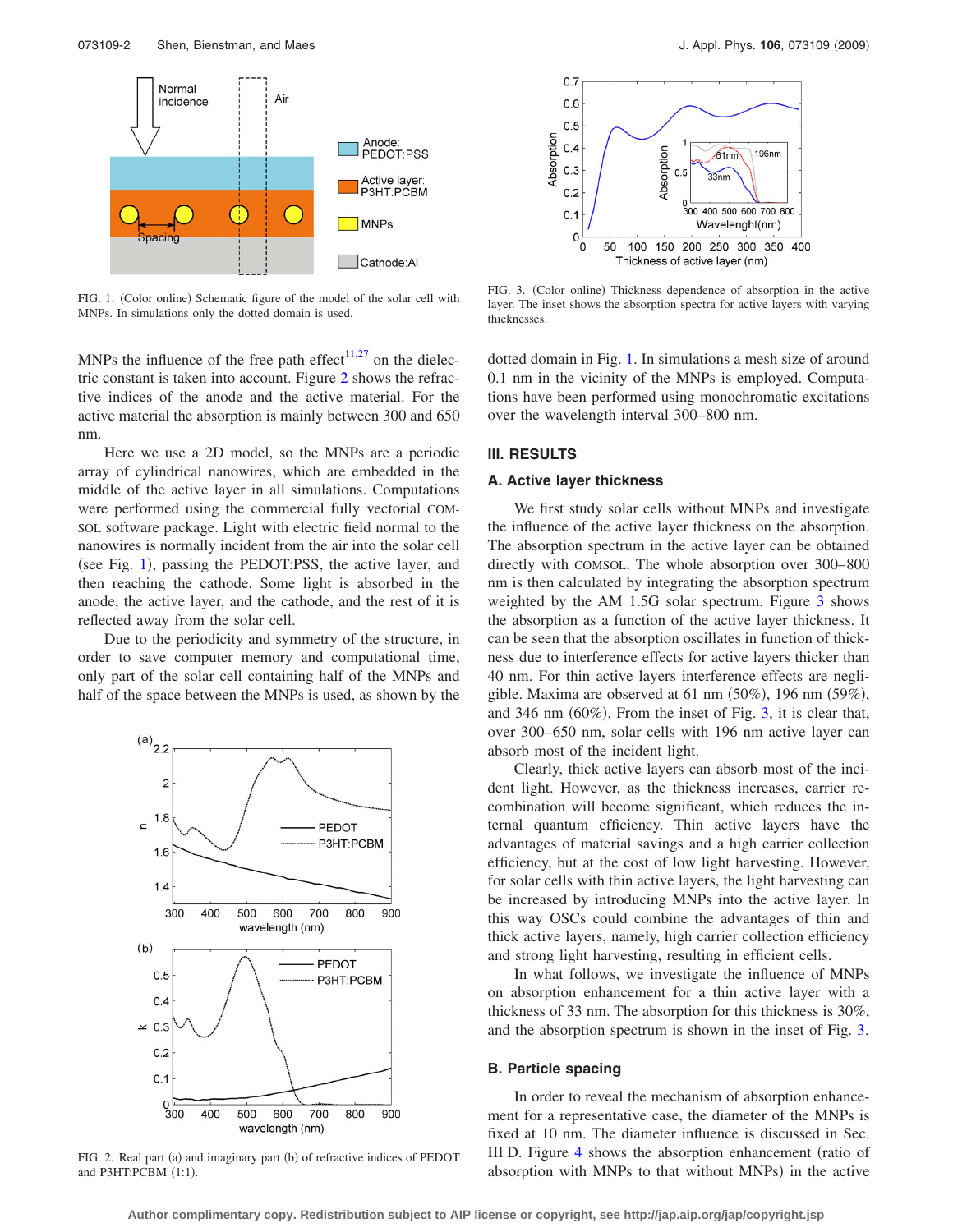<span id="page-2-0"></span>

FIG. 4. Absorption enhancement with MNPs in function of particle spacing.

layer (so it does not include the absorption in the MNPs) in function of MNP spacing. The spacing is the distance between neighboring MNPs as defined in Fig. [1.](#page-1-0) Figure [5](#page-2-1) shows the average  $E$  field enhancement  $(E_e)$  and average mode area  $(A_m)$ , which is calculated in the active layer (not taking the field inside MNPs into account) over the wavelength interval 300–800 nm using a period of the periodic structure shown in Fig. [1,](#page-1-0)

$$
E_e = \frac{\int \int \int \frac{|E_w|}{|E_{wo}|} dxdy d\lambda}{S\Delta\lambda},
$$
  

$$
A_m = \frac{1}{\Delta\lambda} \int \frac{(\int |E_w|^2 dxdy)^2}{\int \int |E_w|^4 dxdy} d\lambda,
$$

where  $E_w$  and  $E_{wo}$  are the electric fields with and without MNPs in the active layer, respectively. *S* denotes the area of active layer except that of MNPs.  $\Delta\lambda$  is the wavelength interval and corresponds to 500 nm (from 300 to 800 nm).

Figure [4](#page-2-0) shows that there exists an optimum spacing of 8 nm maximizing the absorption enhancement with a factor of around 1.48. This result is clarified by the graphs in Fig. [5.](#page-2-1) As the spacing increases, the electric field enhancement gets smaller and smaller. However, the field enhancement begins to spread out as the surface plasmon average mode area increases (also shown in Fig.  $5$ ). This is due to the decoupling between neighboring MNPs as illustrated by the insets in Fig. [5.](#page-2-1) When MNPs are far away from each other, the structure converges to the case with no MNPs, meaning that there is no absorption enhancement. As a consequence of these competing effects, there exists an optimum spacing.

<span id="page-2-1"></span>

FIG. 5. (Color online) Spacing dependence of average *E* field enhancement (solid line) and average mode size (dashed line). The insets show the *E* field enhancement at 425 nm with different spacings: (a) 2 nm and (b) 20 nm.

<span id="page-2-2"></span>

FIG. 6. (Color online) (a) Absorption spectra with (w) and without (wo) MNPs in front (f), middle (m) and back (b) layers with MNPs embedded in the middle layer with 8 nm spacing. Representative figures of electric field enhancement corresponding to 8 nm spacing between MNPs at (b) 330 nm, (c) 425 nm, (d) 485 nm, and (e) 565 nm.

#### **C. Enhancement mechanism**

Figure  $6(a)$  $6(a)$  shows the absorption spectra. Figures  $6(b) - 6(e)$  $6(b) - 6(e)$  depict *E* field enhancement distributions (ratio of the  $|E|$  field with MNPs to that without MNPs) at representative wavelengths. In order to reveal which mechanism is more prominent, near field enhancement or enhanced scattering, the active layer is divided into three sublayers: front, middle, and back sublayers, as shown in the inset in Fig.  $6(a)$  $6(a)$ .

From Fig.  $6(a)$  $6(a)$  one observes that the enhanced absorption is obvious only in the middle sublayer where the MNPs are. The black dotted line has a broadband enhancement in the range between around 385 and 650 nm. For the other two sublayers enhanced absorption is only observed in small wavelength ranges while in other ranges the absorption is decreased. These phenomena imply that the absorption enhancement is mainly attributed to near field enhancement and not to enhanced scattering effects.

Figures  $6(b)$  $6(b)$ – $6(e)$  show the spatial distributions of the *E* field enhancement for dips and peaks in the black dotted line in (a), 330, 425, 485, and 565 nm. At 330 nm, due to the small  $Re(\varepsilon_{Ag})$  at short wavelengths, silver loses its metallic properties, and no dipolelike resonance exists at these short wavelengths. For 425, 485, and 565 nm, it is clear that the *E* field enhancement is mainly localized in the layer where the MNPs are. The maximum enhanced electric field exists in the vicinity of the MNPs in the space between MNPs. Therefore, this also shows that the mechanism of absorption enhancement is mainly due to the enhanced near field, and not to scattering.

From Fig.  $6(a)$  $6(a)$  it is also seen that each of the absorption spectra without MNPs (solid lines) has a peak around 485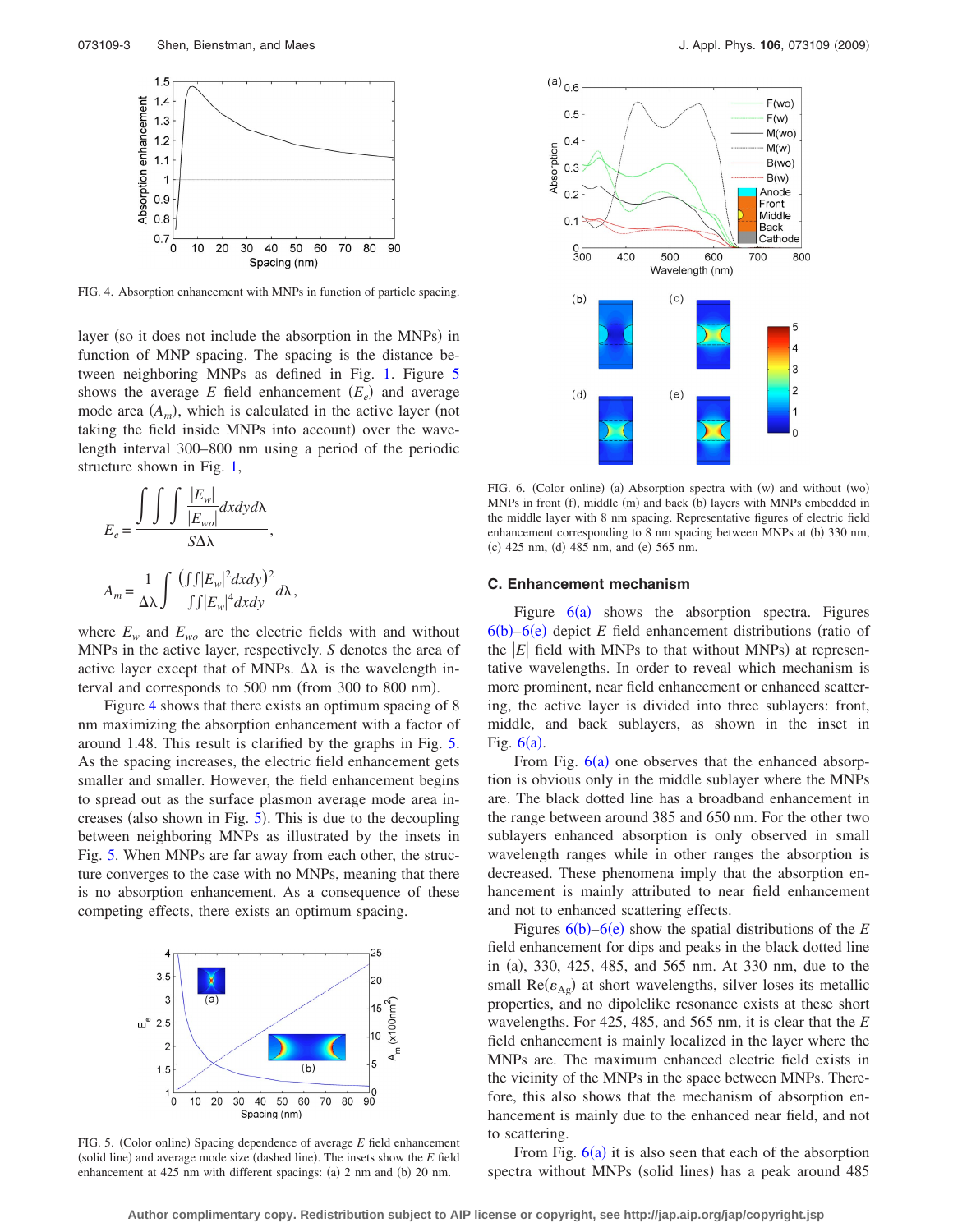<span id="page-3-0"></span>

FIG. 7. (Color online) Spectrum of the average *E* field enhancement for 8 nm spacing between MNPs (when integrated over in the middle sublayer excluding the MNP area).

nm (also shown in the inset to Fig. [3](#page-1-2)). This is because, as visible in Fig.  $1(b)$  $1(b)$ , the imaginary part of the P3HT:PCBM index has a peak around 485 nm, which corresponds to a strong absorption at this wavelength. However, when there are MNPs present in the active layer, the absorption at 485 nm decreases, and two peaks appear around 425 and 565 nm. This can be explained as follows.

For a single cylinder nanowire, the resonance position is at 370 nm, which is determined by the quasistatic resonance condition:  $\text{Re}(\varepsilon_{\text{Ag}}) = -\text{Re}(\varepsilon_{\text{P3HT:PCBM}})$  (when imaginary parts are small). $^{28}$  $^{28}$  $^{28}$  As shown in Fig. [7,](#page-3-0) which shows an enhancement spectrum, the peak at 425 nm is the redshifted resonance position due to the coupling between neighboring MNPs. This redshifted resonance position determines the absorption peak of the MNP spectra in Fig.  $6(a)$  $6(a)$ .

It was shown that embedding particles in an absorptive material will suppress the near-field intensity enhancement.<sup>11</sup> The absorption of the active material is large at 485 nm. Therefore, the *E* field enhancement is lower at 485 nm than at other wavelengths when introducing MNPs into the active layer (see Fig. [7](#page-3-0)). As a result, the absorption enhancement is also lower there.

From 490 to 630 nm, as shown in Fig. [7,](#page-3-0) the *E* field enhancement gets larger. However, for the active material P3HT:PCBM, as shown in Fig.  $2(b)$  $2(b)$ , the absorption drops in this range. As a consequence, the absorption has another peak around 565 nm.

#### **D. Particle diameter and coating**

The dependence of absorption enhancement on the diameter of MNPs has been investigated, as shown by the black solid diamond line in Fig.  $8(a)$  $8(a)$ . The optimum diameter is 24 nm with an absorption enhancement around 1.56 for 40 nm spacing, as shown in Fig. [8](#page-3-1)(b). With this diameter and spacing, the solar cell can absorb 47%, which is close to one of the maxima in Fig. [3.](#page-1-2) There we obtained 50% with a 61 nm active layer without MNPs.

Figure  $8(c)$  $8(c)$  shows the absorption spectrum for solar cells with 24 nm diameter MNPs and 40 nm spacing. For comparison, we also plot the absorption spectra for solar cells without MNPs with 33 and 61 nm active layer thickness. We remark that the absorption spectrum of 33 nm active layer with MNPs fits the spectrum of 61 nm active layer without

<span id="page-3-1"></span>

FIG. 8. (Color online) (a) Optimized absorption enhancement as a function of MNP diameter with and without coating. (b) Optimum spacing corresponding to absorption enhancement in (a). (c) Absorption spectra for a solar cell (33 nm) with (w) and without (wo) 24 nm diameter MNPs and for a solar cell (61 nm) without MNPs and AM 1.5G solar spectrum.

MNPs quite well. As a result the absorptions of these cells with  $(47%)$  and without  $(50%)$  MNPs are similar.

In Fig.  $8(a)$  $8(a)$  the influence of coating on absorption enhancement is also depicted. In previous simulations the MNPs were in direct contact with the active layer, therefore the generated excitons can be quenched at the MNPs. In order to avoid this a coating over the MNPs is required. In our numerics silica  $(n=1.46)$  is used to coat the MNPs with different thicknesses, see Fig.  $8(a)$  $8(a)$ . We notice clearly that a thicker coating decreases the absorption enhancement. For MNPs with 5 nm diameter, no enhancement can be observed any more with a 3 nm coating. The coating should be thin compared with the MNP diameter in order to obtain the absorption enhancement.

#### **IV. CONCLUSION**

In conclusion, we performed a detailed numerical study on the influence of MNPs for light absorption in OSCs. We analyzed the influence of particle spacing on the absorption. We found that the near field enhancement is the main reason for the absorption enhancement in the active layer. For a thin active layer, such as 33 nm, we noticed that a reasonable particle diameter of about 24 nm is necessary for optimum